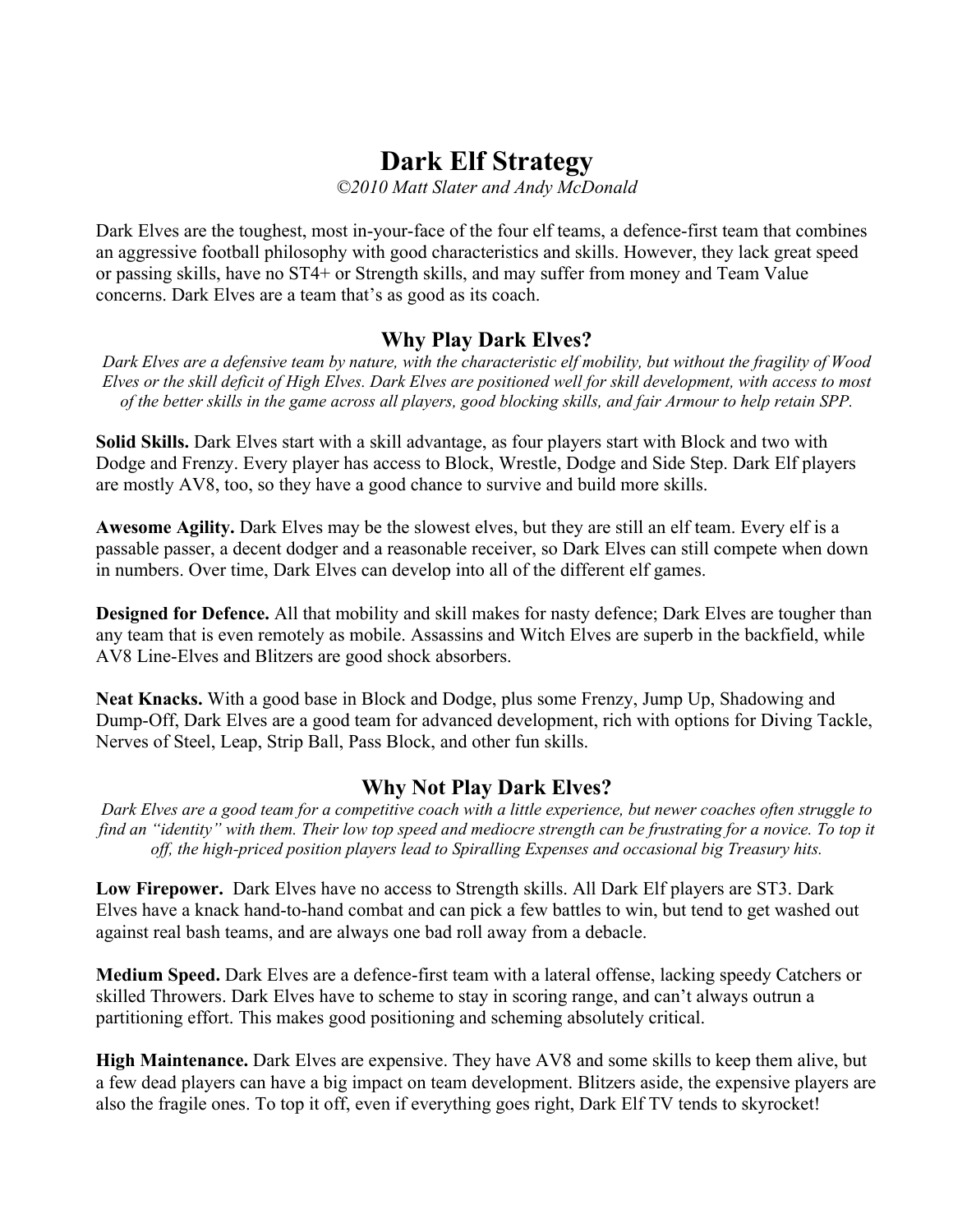## **Where Do Dark Elves Thrive?**

*Dark Elves are a team for all seasons, popular in both league and tournament formats. A veteran coach can play a good game against any opponent with Dark Elves at any level of development. This doesn't mean that Dark elves are for everyone; above all, this is a team that must make its own luck.*

**Ready to Rumble as Rookies.** Dark Elves are just fine out-of-the-box. The team can't start with everything it wants, but it's easy to have all the skills and stats needed to build a winner, and still take enough Team Re-Rolls. Most team races begin with obvious drawbacks and develop counters to them over time; versatile Dark Elves always have something to capitalize on against young opponents.

**Livin' Large in the Long League.** Dark Elves start strong, but they finish strong too. Having lower stats than other elf teams does work against them in long formats, but their huge menu of position players counteracts this nicely. Also, Dark Elves have no "point of diminishing returns" on skill development: Dark Elf players just get better and better until they're crippled or killed.

**Totally Take 'Em to Tournaments.** Dark Elves are perhaps the single-most-advantaged team in tournament formats where teams are given more than 1,000,000 gold to build on, and a limited selection of skills including one or two doubles for Guard. Dark Elves really get great mileage out of a few extra skills and a little more dough. But, generally, teams that play well as rookies also play well in tourneys.

**Not Nice to the New Guy.** There's one caveat. Dark Elves are not a friendly team to learn the game on. Early injuries can be hard to manage, and their lack of big advantages means they need a coach who can make the most of the team's mobility. If you lack blocking or decision-making skills, a season with these guys will drive you as mad as your twisted, deranged players.

## **What Other Teams Can I Try?**

*If you like some things about Dark Elves but aren't so keen on other parts, there are a few teams that have similarities to Dark Elves. You may want to check out any kind of elf team, or any "middle-ground" team, Like Humans or Necromantic. However, these three teams have parallels worth drawing out.*

**Amazons.** Amazons and Dark Elves are very similar teams. Amazons have an even better skill base, access to Strength skills, and excellent economics, but lack any MA7 or AV8, with inferior ball skills, so they tend to peak out early. Amazons are a better team for a beginning coach, being easier to manage. One highly visible difference is in TV at full development: Amazons are cheap!

**High Elves.** These teams seem very similar at first, but the small-seeming differences are quite significant. High Elves are faster, with fewer skills. High Elves have an incredibly good passing game and slightly cheaper players, but must build their players from a generally lower level. In a perpetual or long format, High Elves can be developed to play like Dark Elves, but the reverse is generally not true.

**Slann.** Slann have the same broad ups and downs as Dark Elves, but come by them very differently. Both teams feature great coverage and cage-breaking, with a tempo-driven offence. Both are tough enough to fight back, but soft enough to have to pick their battles. Slann are even more challenging, with added risk management issues from Leap, funny ST matchups, and a lack of basic skills.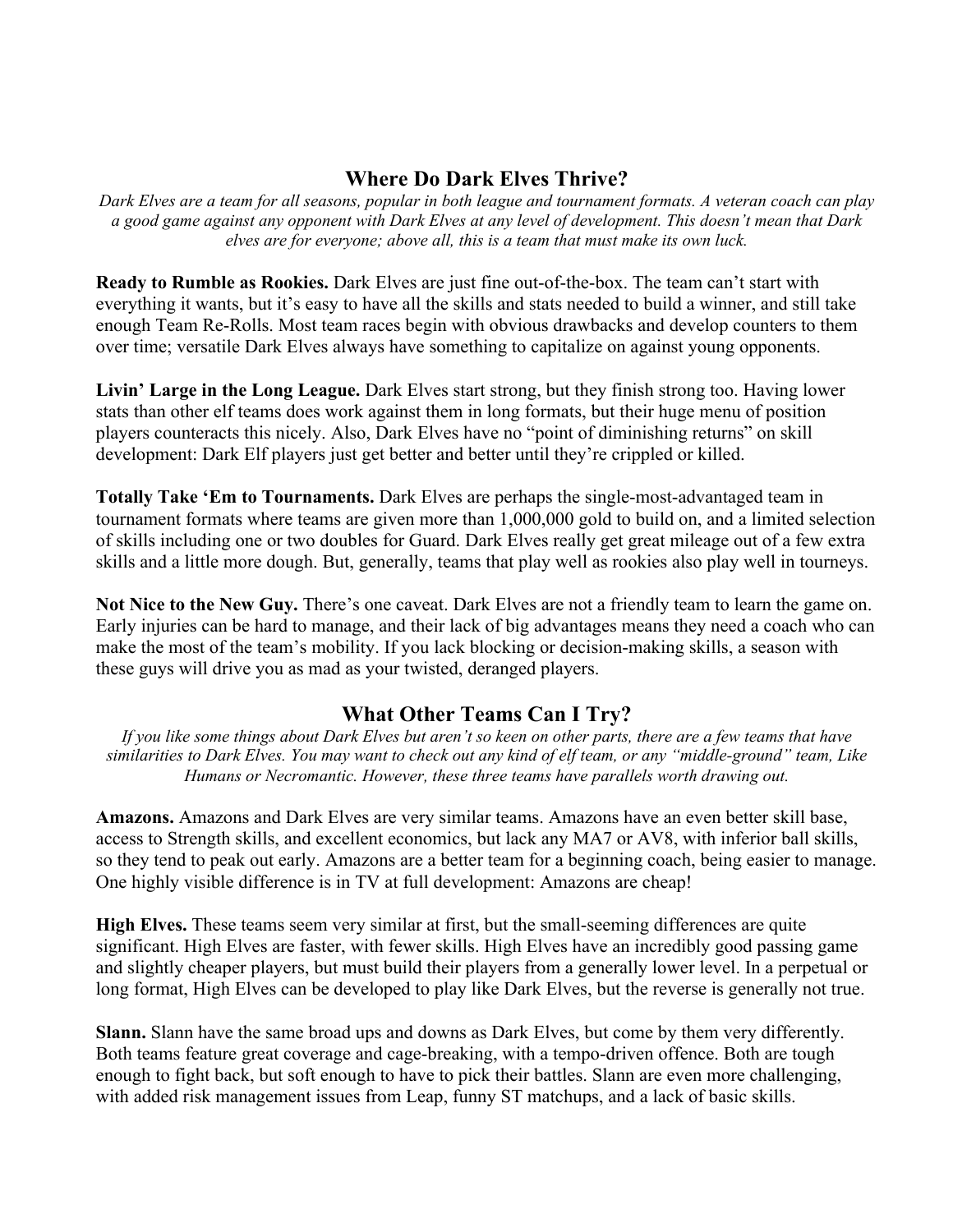## **Beginning Your Dark Elf Team**

*Dark Elf teams have several different building options, a consequence of their overabundance of expensive position players. The truth behind all this choice is that the finished team is outrageously expensive, so many compromises need to be made at first.*

**How Many Re-Rolls?** Dark Elves don't need as many Team Re-Rolls as most teams, as they have good skills and high Agility. This is fortunate, because Dark Elves can't afford many Re-Rolls, either. In a pinch, one Re-Roll is enough, but having two makes it easier to pass for SPP.

**Which Players to Start With?** Blitzers are the best, most reliable all-around players, so it's hard to go wrong with them. Runners are surprisingly useful, but need a couple skills to get good. Witch Elves are fun, but a rookie Witch Elf is an expensive liability. There's no room for Assassins on a million gold.

#### **Some Popular Starting Teams**

#### **4 Blitzers, 1 Runner, 6 Line-Elves, 2 Re-Rolls.**

This is probably the most popular roster, offering a full complement of Blitzers, enough Line-Elves to develop them all, and enough Team Re-Rolls to throw the ball around a little.

#### **1 Witch Elf, 3 Blitzers, 7 Line-Elves, 2 Re-Rolls.**

Witch Elves are powerful, fragile and expensive, the Ferrari of Blood Bowl. It's hard to support a Witch Elf on a budget and still have two Re-Rolls, but this roster shows that it's possible.

#### **2 Witch Elves, 3 Blitzers, 1 Runner, 5 Line-Elves, 1 Re-Roll.**

This build offers maximum impact in resurrection tournaments with provided skills. A pair of skilled Witch Elves can add a new dimension to the Dark Elf defensive game.

#### **1 Witch Elf, 4 Blitzers, 2 Runners, 4 Line-Elves, 1 Re-Roll, 10,000 Gold***.*

This roster is very quick and has a Witch Elf, but may struggle to develop Line-Elves in a league format. Starting both Runners and only one Re-Roll makes Leader a tempting skill.

#### **2 Blitzers, 2 Runners, 7 Line Elves, 3 Re-Rolls.**

This roster sacrifices the multitude of Blitzers for a third Re-Roll, at its best in a seasonal league with a playoff tournament. It starts off weak, but saves money on Re-Roll counters.

## **Building at More Than 1,000,000 Gold**

*Dark Elves are a great choice in a tournament that starts teams at more than 1,000,000 gold. Any of the above rosters with one Re-Roll is even better with two Re-Rolls, and any roster with two Re-Rolls is even better still with an Apothecary. At 1,100,000 or more gold, an Assassin is also an option! Here are some 1.1-million gold tournament rosters.*

2 Witch Elves, 4 Blitzers, 2 Runners, 3 Linemen, 2 Re-Rolls

2 Witch Elves, 3 Blitzers, 6 Linemen, 2 Re-Rolls, Apothecary

1 Witch Elf, 4 Blitzers, 1 Assassin, 5 Linemen, 2 Re-Rolls, Apothecary

1 Witch Elf, 4 Blitzers, 2 Runners, 4 Linemen, 2 Re-Rolls, Apothecary

1 Witch Elf, 4 Blitzers, 7 Linemen, 2 Re-Rolls (twelve players)

1 Witch Elf, 3 Blitzers, 7 Linemen, 3 Re-Rolls, Apothecary

4 Blitzers, 1 Assassin, 2 Runners, 5 Linemen, 2 Re-Rolls (twelve players)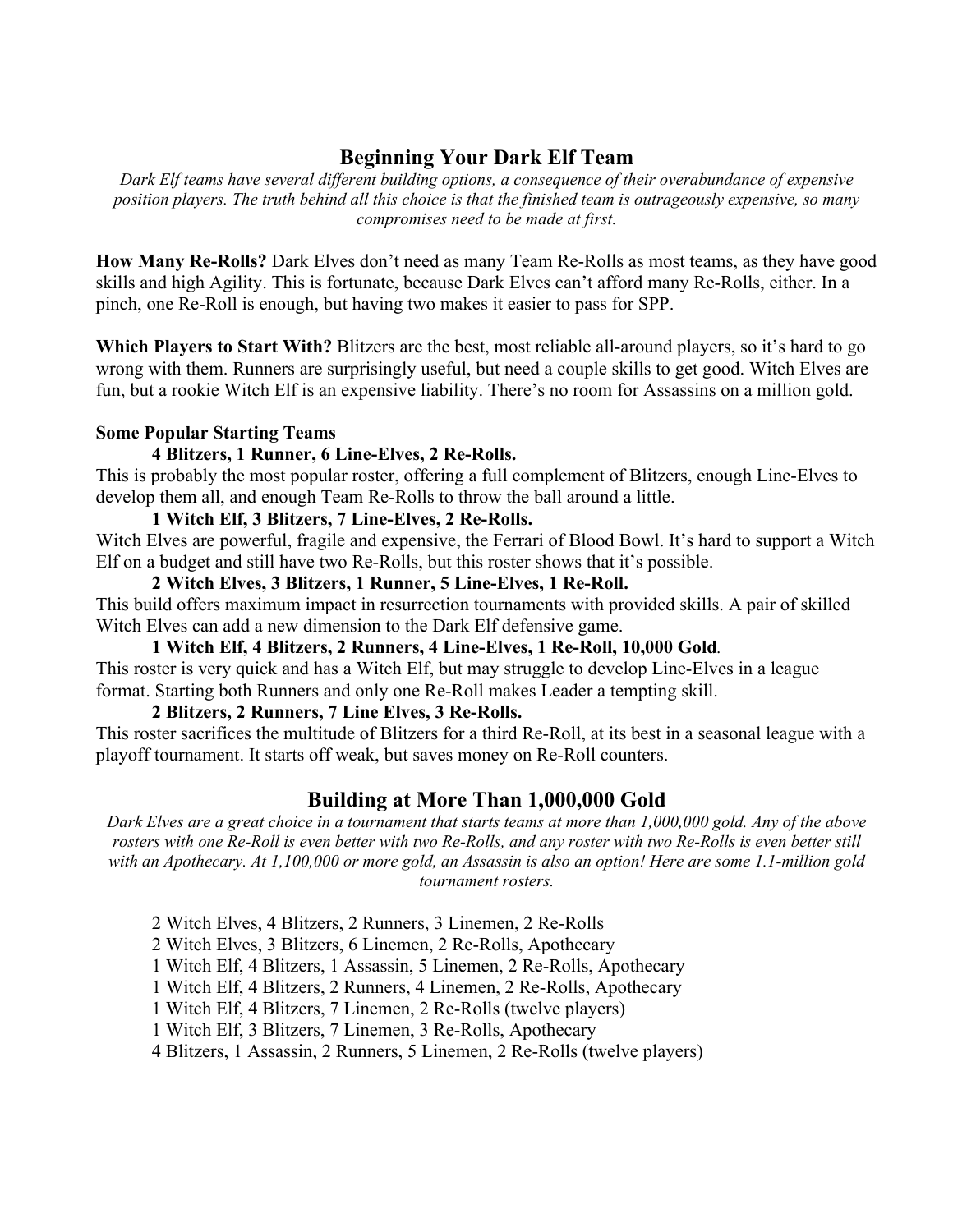## **Peak Development**

*Dark Elves have at least as many position players as any roster can handle, so a Dark Elf coach has some decisions to make. A full complement of Blitzers and Witch Elves is a must, and it's good to have enough AV8 to man the line of scrimmage, thirteen or fourteen players, enough Re-Roll counters, and perhaps some fun gimmick skills. Don't get too attached to one build or another; staying healthy leads to out-of-control Team Value, and in turn this lets your opponents induce "big guy" Star Players, increasing injury rates against your men, and forcing changes in team composition. Here are some finished builds to consider.*

**The Maxed-Out Roster:** *2 Witch Elves, 4 Blitzers, 2 Assassins, 2 Runners, 4 Line-Elves, 4 Re-Rolls, 1 Apothecary: 1,490,000 gold base cost.* This roster sports an insane Team Value, takes a very long time to build, and is very difficult to maintain. But it is a wonderful aspiration. Most starting Dark Elf teams have more than four Line-Elves, but some will die, suffer permanent injuries, or fail to develop; these can eventually be replaced with Assassins. This roster is great in leagues with a lot of light, fast teams and few heavy-duty killers, and is not recommended for perpetual online play in open formats.

**The Minimalist Roster:** *2 Witch Elves, 4 Blitzers, 1 Runner, 6 Line-Elves, 2 Re-Rolls, Apothecary: 1,270,000 gold base cost.* This roster is quick and easy to build into, at least as Dark Elf teams go. This is probably the single *toughest* elf build, sporting twelve of thirteen players with either AV8 or Dodge, and a very reasonable TV, letting the team induce an Assassin against other high-value, low-Armour teams, like Wood Elves and Skaven. Taking only two Team Re-Rolls is pushing your luck, and the one Runner becomes a big target; he should be built as a passer or carrier and fielded only on offence.

#### **The Middle-Ground Roster:** *2 Witch Elves, 4 Blitzers, 2 Runners, 5 Line-Elves, 3 Re-Rolls,*

*Apothecary: 1,330,000 base cost.* There is a lot of room for compromise between the two rosters above. Many coaches think the third Team Re-Roll and second Runner are the most important elements to add. Some coaches like to roster fourteen players, four Team Re-Rolls, or one or more Assassins, but those elements are less critical. Having both Runners is lots of fun, as it's easy to improve them on different tracks. The third Team Re-Roll lets the team play a little more loosely, with a more "elf-like" style.

## **Movement and Armour**

*All Dark Elf player positions begin with ST3 and AG4, so MA and AV are the major characteristic differentiators between the various Dark Elf positions. It's important to have enough of both on your final roster.*

**Armour Value.** More than any other characteristic, Armour defines the role of a Dark Elf player. AV8 Blitzers and Line-Elves are the best choices to man the key pickets. Because they soak up a lot of hits, these players need skills to keep themselves alive: Dodge, Side Step, Block, Wrestle. AV7 players are fragile and need Dodge, but the objective is usually to keep them from getting hit in the first place, so they can build into specialists.

**Movement Allowance.** MA6 players are more likely to be useful at or near the line, as they have just enough speed for fluid horizontal play. An Assassin or Line-Elf may be used to hold the inside of a formation or cut off a route, while a faster Witch, Blitzer or Runner is better at rushing the carrier, playing deep safety and fullback roles, and holding the downfield positions of an offensive structure. MA7 players improve more quickly than MA6 ones.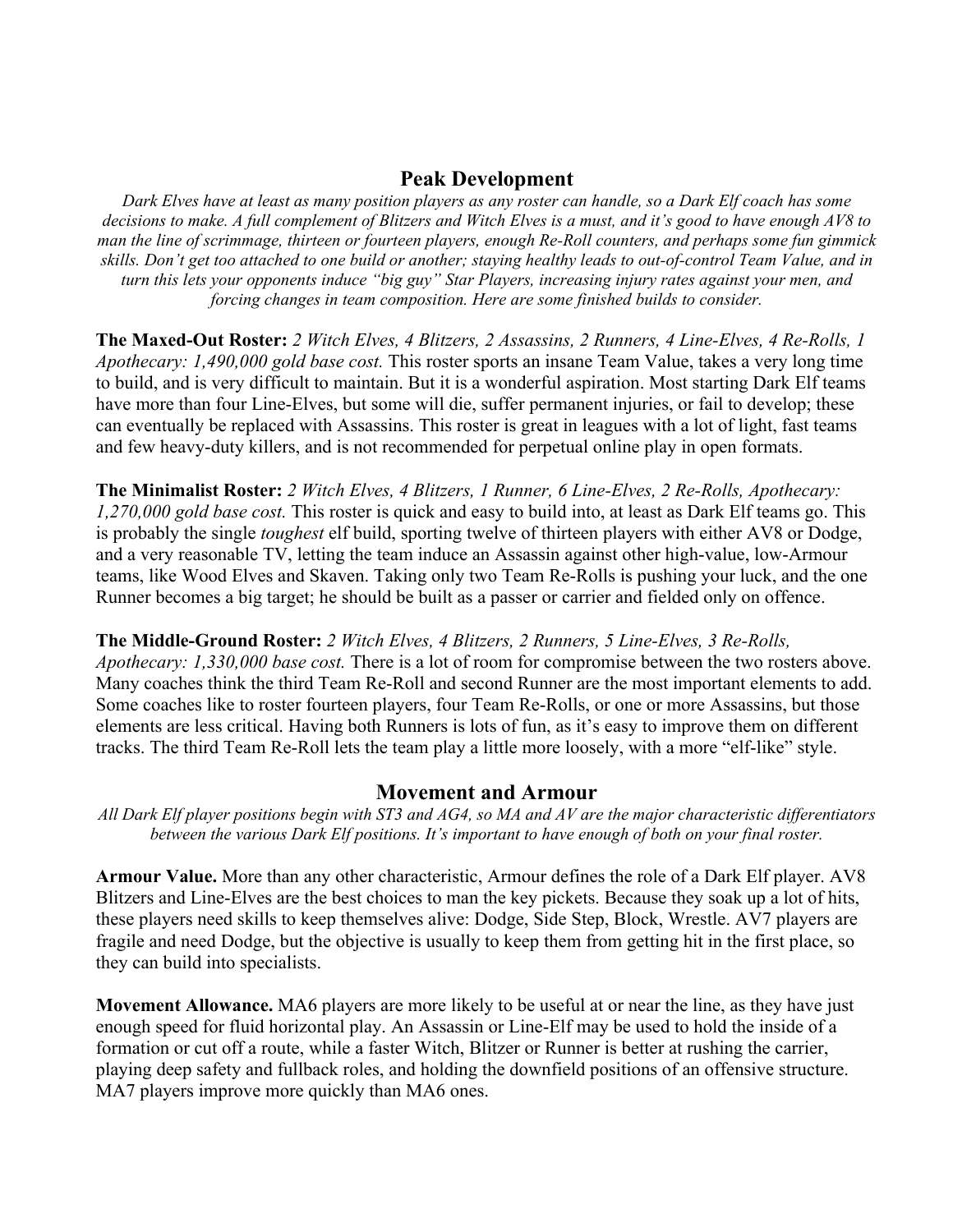# **Improving Your Dark Elf Players**

*So how does one improve all these players? Let's look at each position, one by one. Then we'll address the schematic considerations, the overarching concerns that dictate your development flow.*

## **Dark Elf Improvements by Position**

*With most Blood Bowl team races, player position is destiny. This is slightly less true of Dark Elves, but even so, each Dark Elf position has its own general development guidelines.*

**Line-Elves:** The first Line-Elf to get a normal skill should get Kick; this player is a dedicated safety. The team needs at least four true linemen, going for Side Step or Dodge. On doubles, Guard is the clear best option, with Grab an option on a second double.

**Witch Elves:** Witch Elves need Block or Wrestle right away. Side Step, Tackle and Leap all combine well. Good follow-ups are Diving Tackle, Pass Block, Pro and Strip Ball. On doubles, Mighty Blow and Juggernaut are good; Piling On is hazardous but powerful.

**Runners:** Runners are trick players, adding versatility and flair to the team. There are two Runner builds: passer and outlet. Passers should look at Pass, Dodge and Accurate, and outlets Dodge and Nerves of Steel. Catch, Pass Block and Block are great follow-ups.

**Blitzers:** Just like Line-Elves, Dodge and Side Step are the key skills for at least two Blitzers. Usually doubles or stats derail one Blitzer's development track, and one gets built into a hunter-type with Tackle to hold the team over until the Witch Elves start to improve.

**Assassins:** Assassins improve slowly, but get good quickly, filling the same roles as Witch Elves: there are cage-breakers with Leap and maybe Dodge, and coverage artists with Pass Block, Dodge, or Side Step. Block and Jump Up are options. Doubles yields Multiple Block.

## **Dark Elf Improvements by Scheme**

*Winning at Blood Bowl is about having the right players in the right place at the right time. It's critical to build players who are good at doing the important things.*

**Kicker (1):** The first Line-Elf to skill gets the most important one-off skill of all: Kick. After that, Wrestle or Block, then Dodge. This is the guy who makes the Witch Elves look good.

**Defensive Line (4-5):** Dodge and Side Step on the defensive line help the team take a lot less damage. Once you have a Kicker, the next Line-Elf gets Side Step to hold the middle, and the rest get either Side Step or Dodge. Block and Wrestle are alternatives or follow-ups.

**Hunters and Ballhawks (3-4):** Dark Elves live and die by surgical strikes. A Blitzer with Strip Ball, a Witch Elf with Wrestle, and an Assassin with Leap all fill the same basic role. It's best to have several hunter-types, as these players tend to die young.

**Wing Defenders (2-3):** The Dark Elf team does best with two Blitzers with Dodge and Side Step to man the sidelines; one can stick into the action, while the other puts a zone on the ball. These players are also great on offense, and can field a "backup" on the D-line, too.

**Specialists (1-2):** Most players should be built for defence, but it is nice to build a passer. Also, offensive doubles skills are nice: Guard is the best of these.